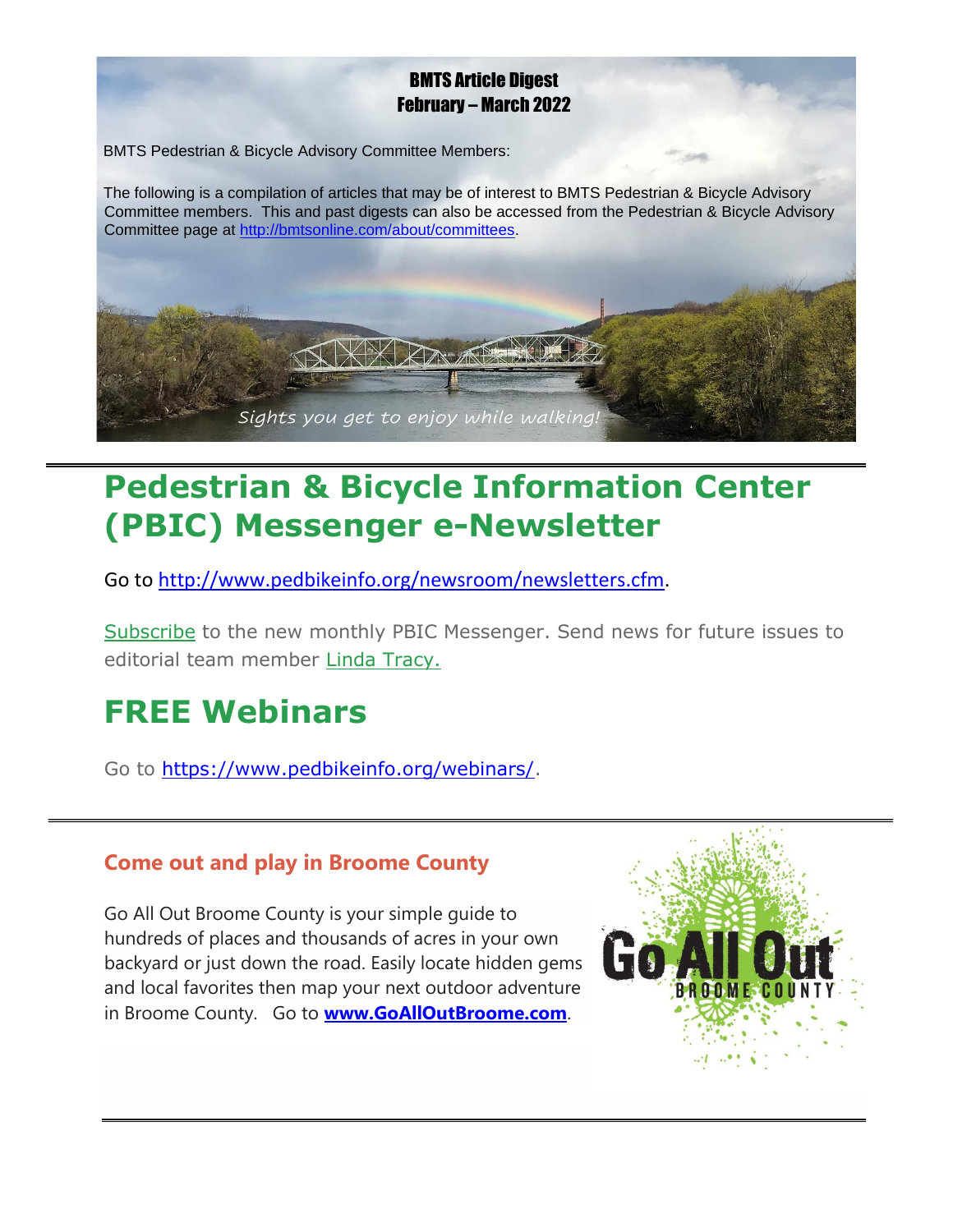See the **Two Rivers Greenway Pedestrian & Bicycle Monthly Counting Reports** at [http://bmtsonline.com/data/bikeped-counts.](http://bmtsonline.com/data/bikeped-counts)



# **New York wants to redress racial inequalities in highways. How will it work in 4 cities**



New York State Team

Roads in New York have cost a lot.

Outside of the expenses to build the web of thoroughfares and highways post-World War II, many of these roadways have torn the fabric out of many Black, Hispanic and immigrant communities — razing churches, paving over green spaces, and buttressing segregation.

Meanwhile, those projects often made it easier for whiter suburbanites to traverse between cities and their homes, researchers have said.

Hoping to redress the destruction, New York is looking to move ahead with several transportation projects in Rochester, Buffalo, Syracuse, and the Bronx. In some cases, the work will involve reconnecting neighborhoods by removing stretches of highway or creating park space over expressways.

"New York must use its infrastructure opportunities of today to revitalize communities torn apart by infrastructure decisions of the past," Gov. Kathy Hochul said while proposing several such projects in her State of the State address last month.

Funding for the work will include [\\$20 billion set aside](https://www.whitehouse.gov/briefing-room/statements-releases/2021/03/31/fact-sheet-the-american-jobs-plan/) in President Joe Biden's infrastructure plan to "reconnect neighborhoods cut off by historic investments." The state's five-year \$32.8 billion [Department of Transportation](https://www.budget.ny.gov/pubs/archive/fy23/ex/book/briefingbook.pdf) plan would use the federal funding commitments for several of the projects.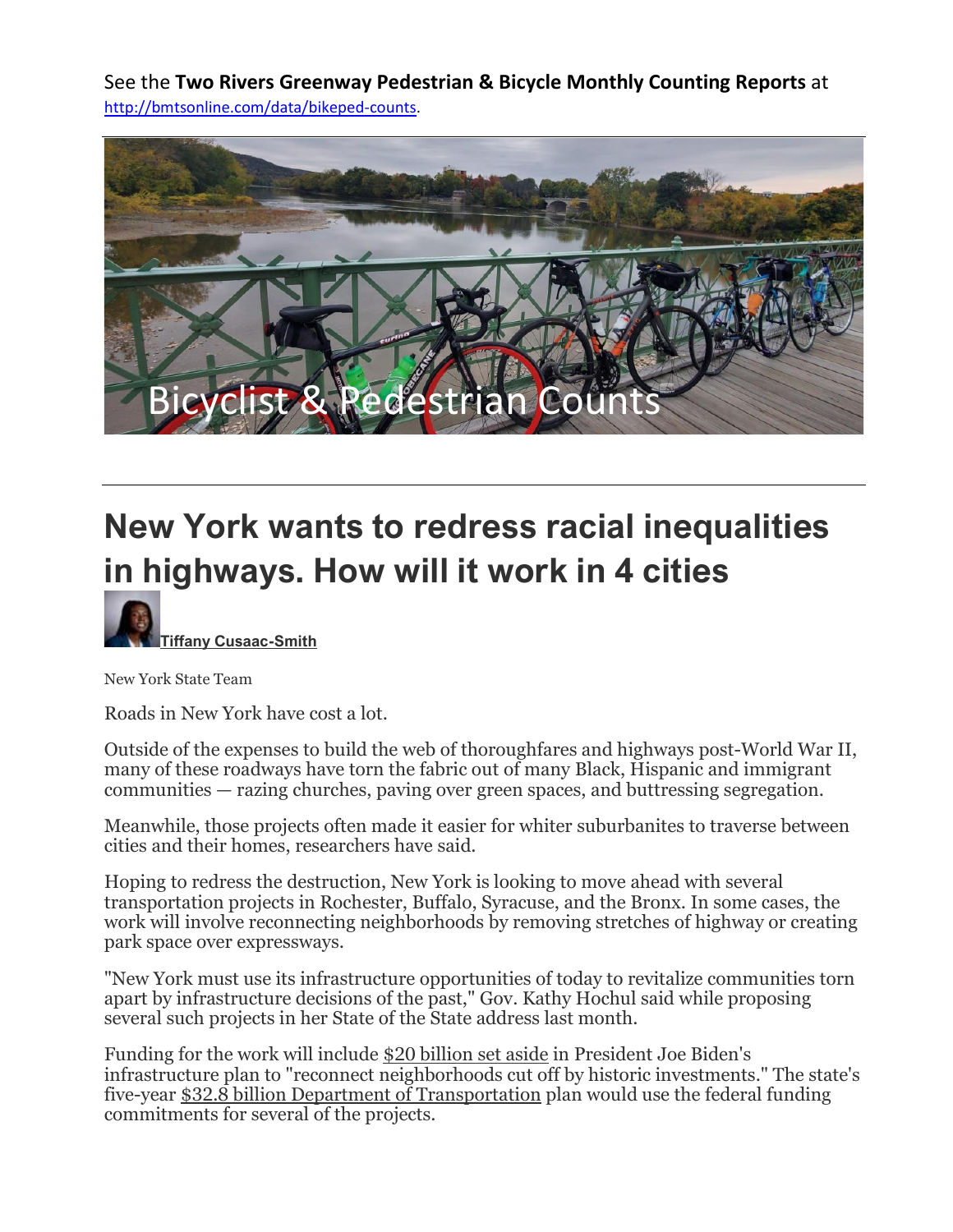But there's still likely work to be done, even with [funding set aside.](https://www.instagram.com/segregation_by_design/?hl=en)

Peter Muennig, professor of health policy and management at Columbia University's Mailman School of Public Health, said many urban highways were built through diverse communities and that the phenomenon is likely more widespread than the localities laid out in the governor's State of the State address.

"There are lots of examples of communities being torn apart by these freeway projects," said Muennig. "Basically, anywhere that's urban, that has a major freeway or expressway going through it, was probably ... impacted in that way."

The [Congress of New Urbanism,](https://www.cnu.org/highways-boulevards/freeways-without-futures/2021#345) a proponent of walkable urbanism, has noted several highway projects across the country that could be rethought, including the Claiborne Expressway in New Orleans and Interstate 5 in Seattle.

Here are four across New York:

### **The Bronx**



Cars and trucks move along the Cross Bronx Expressway, a notorious stretch of highway in New York City that is often choked with traffic and contributes to pollution and poor air quality on November 16, 2021 in New York City. Spencer Platt, Getty Images

Community members in the Bronx found fertile ground for a park atop the Cross-Bronx Expressway.

Residents and officials are hoping to place public amenities over the six-lane highway that cuts through the South Bronx as a means of opening public spaces and enhancing pedestrian safety.

They hope the creation of the park could also help remediate air quality and other issues brought on by the expressway, which carries 175,000 trucks a day through an area heavily populated by Black and Hispanic people.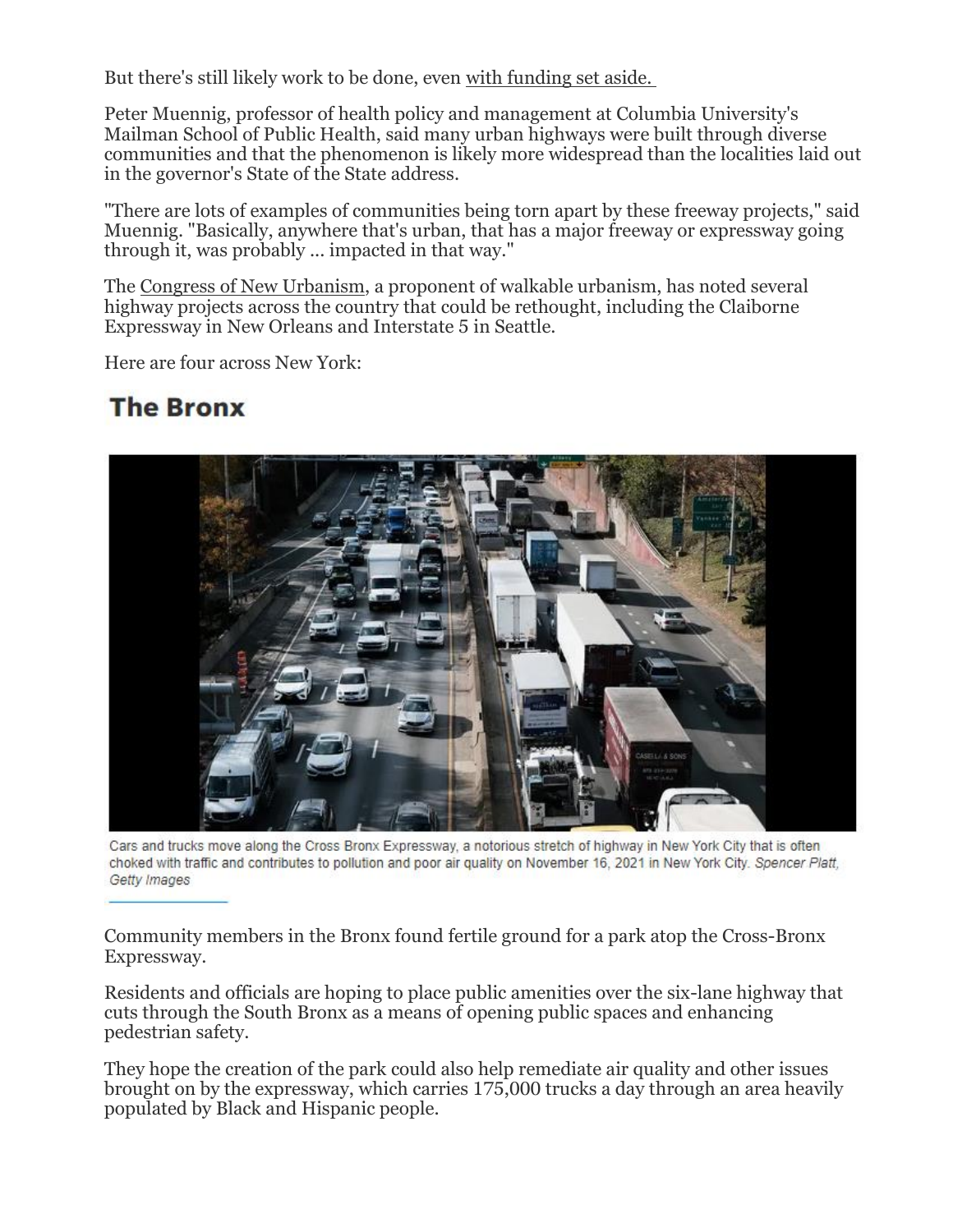Built between 1948 and 1972, the 6.5-mile expressway has been linked with health problems, Muennig, who [has published research](https://www.publichealth.columbia.edu/public-health-now/news/plan-transform-cross-bronx-expressway-gains-momentum) on transforming the expressway to reduce air pollution and create green space.

Muennig said residents living around the roadway often deal with elevated levels of noise and air pollution. He also noted that it is sometimes difficult for community members to visit family members living on the other side of the expressway because of the physical barrier.

He believes that work on the expressway will open a host of new possibilities for its surrounding communities, including a potential community recreation and more affordable housing.

Although there was a lesser-populated alternative route, the construction of the roadway displaced thousands of New Yorkers. Those who stayed, researchers say, saw the demolition of housing, loss of green space, and even, voting power.

Landlords in the communities would later burn down some of those buildings for insurance payouts, researchers say.

Today is not the same Bronx of yore. But the neighborhoods divided by the highway have some of the highest asthma rates in the country, as well as the worst air pollution and highest rates of diabetes in New York City.

#### **Rochester**



A view of the Inner Loop where major construction will have an impact on that neighborhood. JAMIE GERMANO/ROCHESTER DEMOCRAT AND CHRONICLE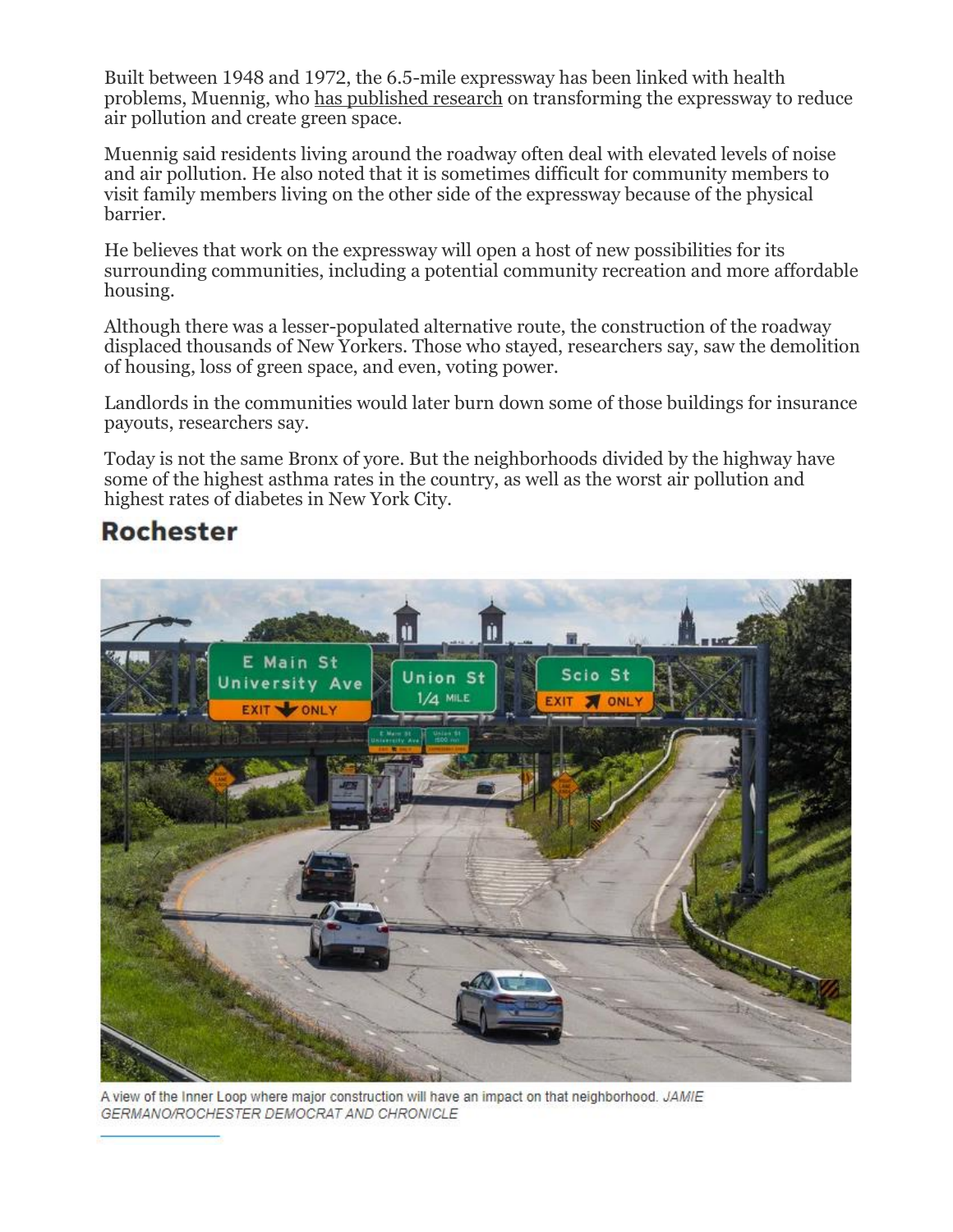Decades after the construction of the Inner Loop, the city of Rochester is continuing its work to unpave the freeway's destructive legacy.

In 2017, Rochester raised and connected a stretch of the Inner Loop to at-grade city streets, while converting eight to 12 lanes of expressway and frontage roads into one two-lane, lowspeed street, the state said.

That project also eliminated three bridges and retaining walls, while freeing up six acres of land for new development, government officials said. It also removed a physical barrier to downtown Rochester.

Now, the Inner Loop North razing project is proposed to "fully reconnect severed communities within downtown Rochester," according to Hochul's State of the State.

The project hopes to provide direct links to the Genesee River and the High Falls District and create new green spaces, officials said. The state Transportation Department will partner with the city to conduct an environmental review of the designs.

### **Buffalo**



What started as a bumper sticker, "Keep Buffalo A Secret" is now a giant mural on the side of Oxford Pennant Manufacturing's building in the heart of downtown Buffalo, NY. Shawn Dowd/Rochester Democrat And Chronicle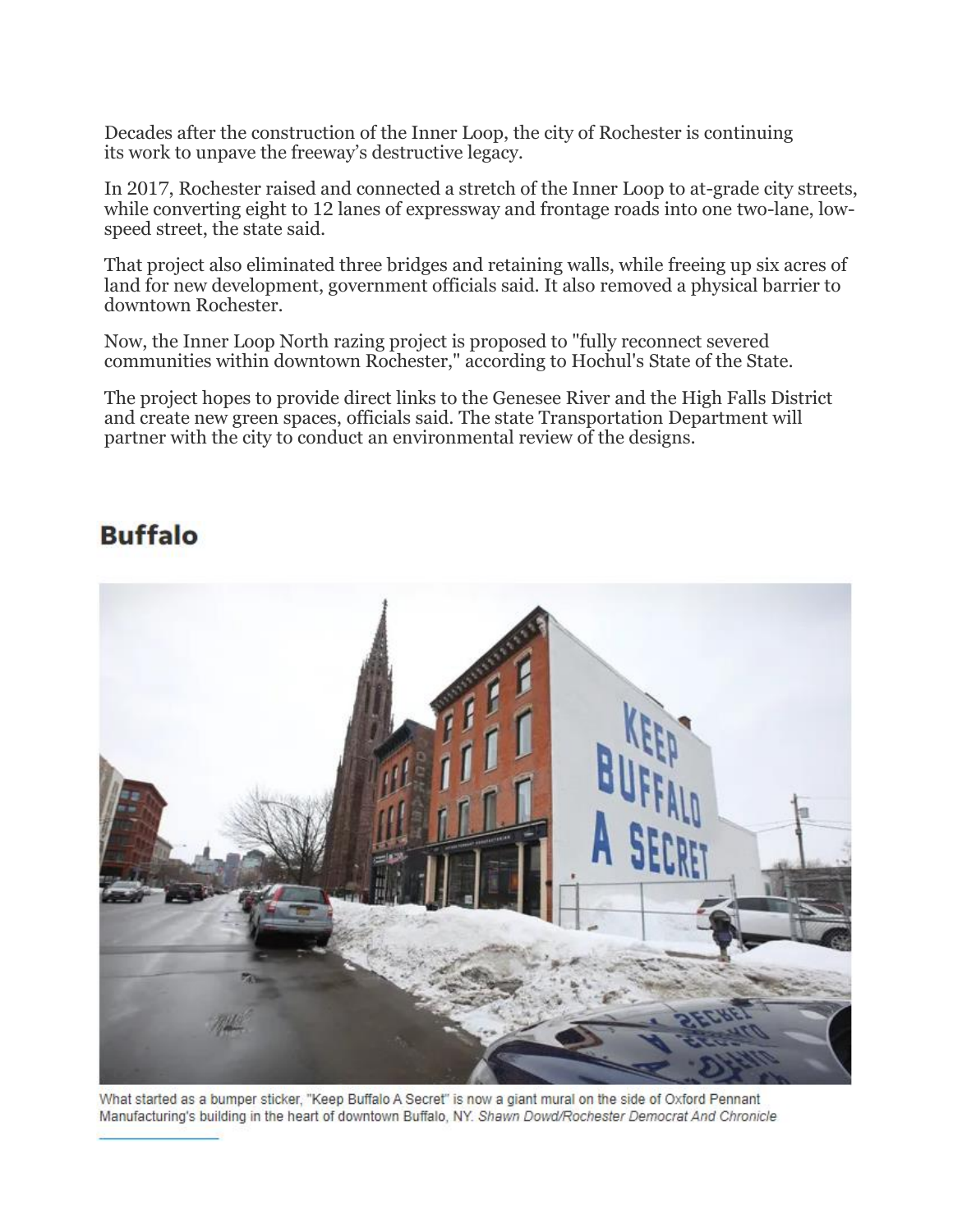The urban highway, completed in states between 1952 and 1965, was heralded at the time as a congestion reliever, particularly for people coming from the suburbs, according to the [Rochester Democrat and Chronicle.](https://www.pressconnects.com/story/news/2021/10/13/inner-loop-rochester-ny-impact-on-neighborhoods/8137874002/)

But parts of the roadway, notably the last arc of the Loop to be constructed, proved the most destructive, the newspaper reported. The arc also reinforced segregation already done through redlining, thereby creating an additional barrier for residents of a Black and immigrant neighborhood.

Before the construction of the Kensington Expressway, the park-like neighborhood of Humbold Parkway was home to a tree-lined boulevard, state officials said.

But the construction of the expressway changed the neighborhood's character and brought a flow of cars and pollution, residents have said.

Today, the pollution coming from vehicles is blamed for some chronic health conditions such as asthma, according to [WBFO in Buffalo.](https://www.wbfo.org/health-wellness/2022-01-06/would-reconnecting-buffalos-humboldt-parkway-be-the-right-tonic-for-improving-neighborhood-health)

The effort to help remediate those changes includes reconnecting the east-west neighborhoods "across depressed sections of the Kensington Express corridor," as well as re-establishing green space in the community.

#### **Syracuse**



Syracuse, NY. Young men play basketball with I-81 and Upstate medical towering over their game in the background. July 16. 2021. Robert Bell/Rochester Democrat And Chronicle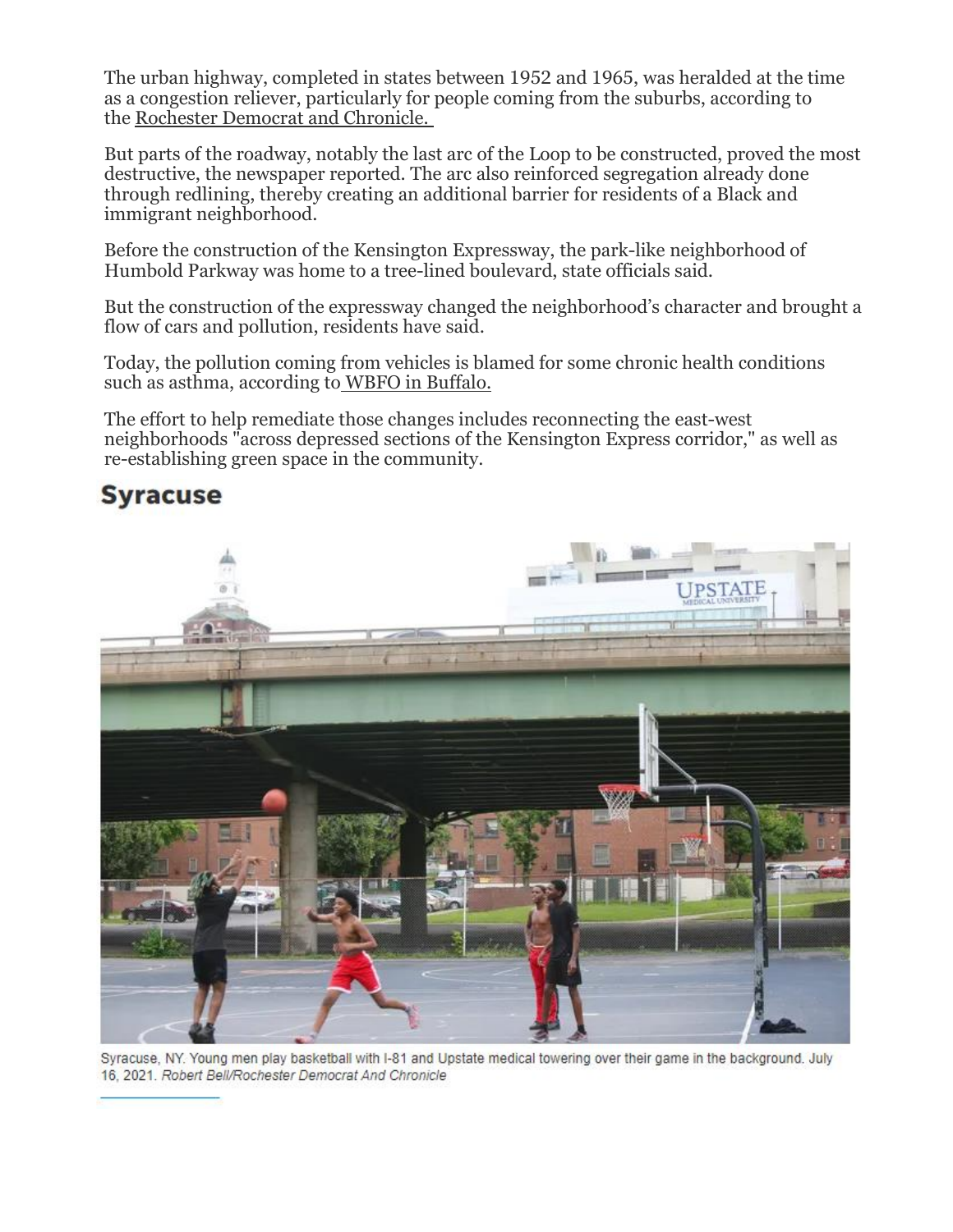When construction finished, Syracuse's Interstate 81 served as an essential travel corridor, moving drivers through the downtown area and the Central New York region, researchers said.

For the city's 15th ward, it would mean the end of life as it had been. The roadway decimated the Black and Jewish community, weaving land of traffic through it, according to ["'White Men's Roads Through Black Men's Homes'\\*: Advancing Racial Equity Through](https://cdn.vanderbilt.edu/vu-wp0/wp-content/uploads/sites/278/2020/10/19130728/White-Mens-Roads-Through-Black-Mens-Homes-Advancing-Racial-Equity-Through-Highway-Reconstruction.pdf)  [Highway Reconstruction."](https://cdn.vanderbilt.edu/vu-wp0/wp-content/uploads/sites/278/2020/10/19130728/White-Mens-Roads-Through-Black-Mens-Homes-Advancing-Racial-Equity-Through-Highway-Reconstruction.pdf)

Black residents who were displaced moved to other neighborhoods in the city, the paper said. Their white counterparts moved to the suburbs.

The stretch continues to serve as a "line of demarcation" — Syracuse University, some SUNY ESF, and several hospitals on one side, low-income neighborhoods on the other, the researchers noted.

Today, state and local officials are working to reconnect neighborhoods by replacing the viaduct with a community grid that would "disperse traffic along north-south streets," officials said.



The 1.4 mile stretch of I-81 that slices through Syracuse separating its opportunity from its poorest neighborhoods. Robert Bell/Rochester Democrat And Chronicle

That move would create opportunities for mixed-use residential and commercial development. The project would also create pedestrian and bike access with the downtown area.

Building on the I-81 project, there are plans to "reimagine" the East Adams neighborhood, where more than 1,000 public housing units are located.

The revitalization effort would create a mixed-use, mixed-income neighborhood.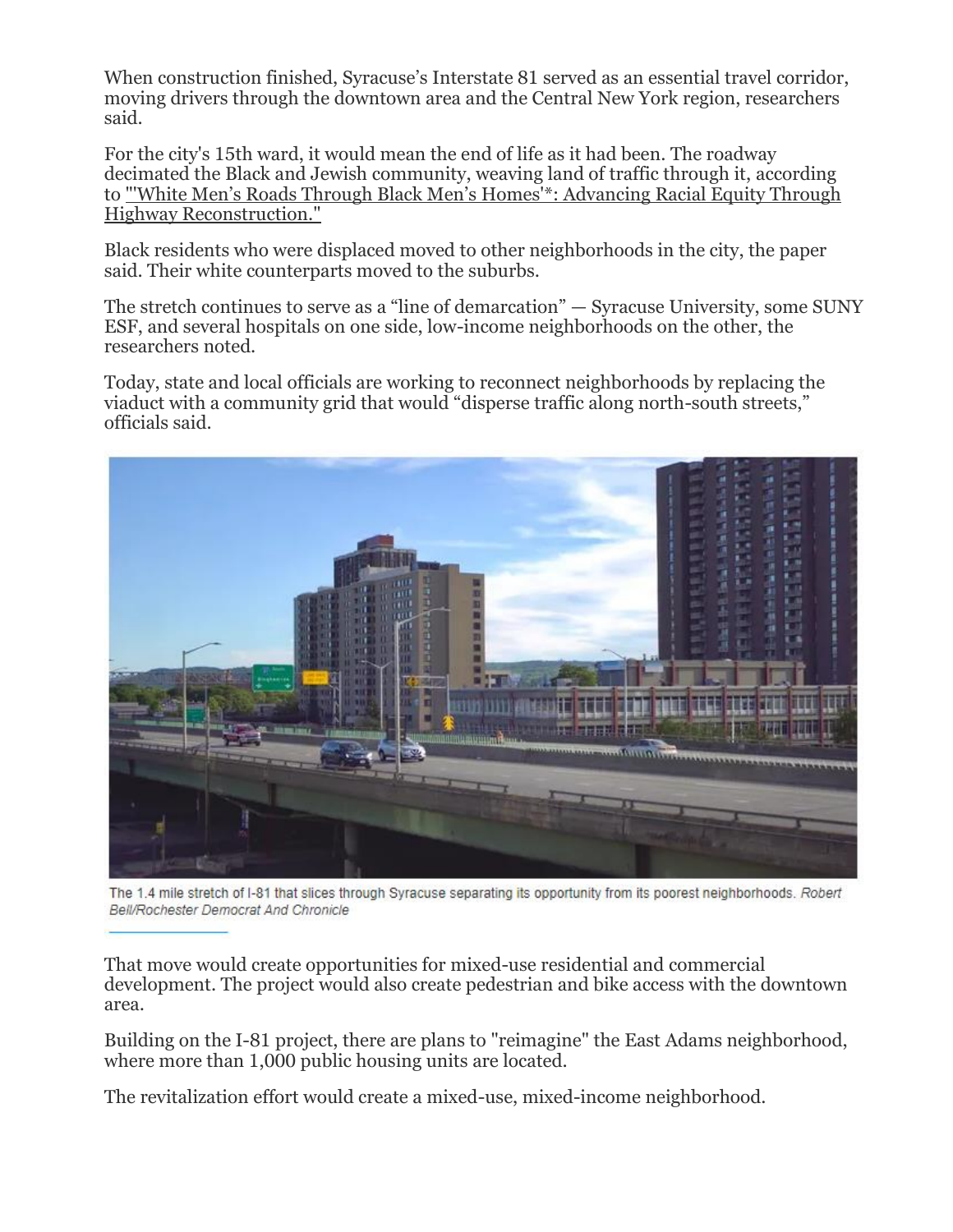# **Daily walks may significantly reduce risk of Alzheimer's, new study says**

By Michael Hollan

Published March 01, 2022 [Fox News](https://www.foxnews.com/)



Here's another reason why [getting up and going for a walk](https://www.foxnews.com/category/fitness-and-wellbeing) is good for your health.

A new study suggests that staying fit and active into old age can help reduce [the risk of dementia or](https://www.foxnews.com/health)  [Alzheimer's.](https://www.foxnews.com/health) The study's results say that being more active could reduce the chances of developing these conditions by a third.

The study suggests that walking for two-and-a-half hours a week (a half-hour a day, five days a week) can have a significant impact. (iStock)

A group of 649,605 military veterans with an average age of 61 were followed for nine years in the study conducted by researchers at the Washington VA Medical Center in Washington DC, the Sun US reports.

At the beginning of the study, none of the participants had Alzheimer's.